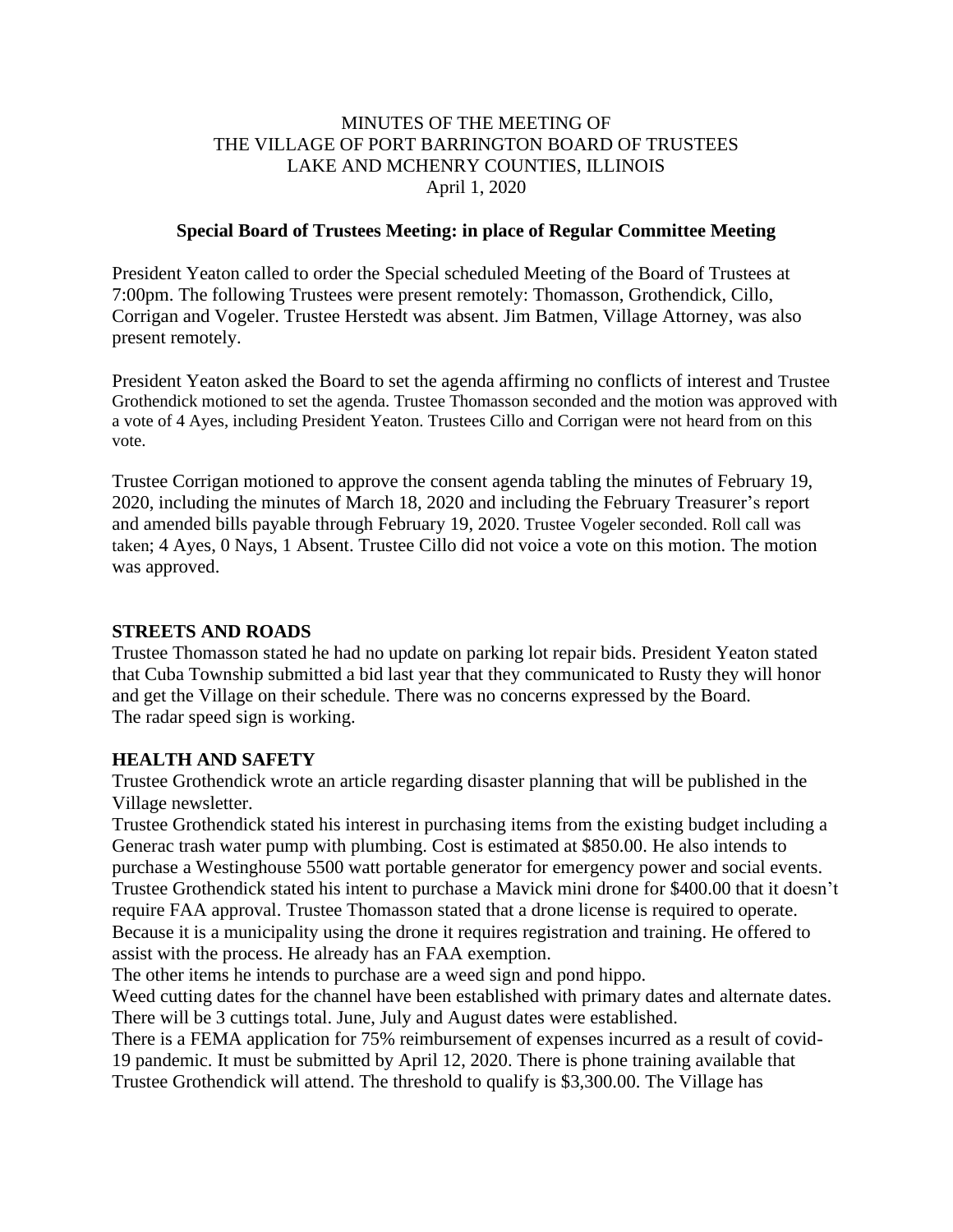accumulated \$2,230.00 known expense so far. The other eligible expenses could include cleaning and disinfecting items and labor to clean.

Trustee Vogeler stated he has a generator available for sale. It is used, but in good condition. Jim Bateman stated it would be a conflict of interest for a Trustee to sell to or buy from the Village.

# **POLICE**

President Yeaton stated that schedules are set for April. The Chief approved 16 hours/mo April 14, 2020 through October 31, 2020. Two hours a week would be dedicated to code enforcement. Two hours/mo would be dedicated to overnight parking enforcement. Code enforcement has been suspended until 04/15/2020. That may be extended through 05/01/2020.

President Yeaton stated that Fox Lake started a program called Cops and Code and designated time to be available to public and discuss all things needed for permits. President Yeaton would like to implement here. Frank DeSort agreed.

The counties are still doing regular shifts from Lake and McHenry. Trustee Herstedt asked for 2 extra shifts for increased presence.

## **PARKS AND BEACHES**

Trustee Cillo stated that Rusty received a quote for \$4,100.00 for tree removal at parks and the boat launch.

Trustee Cillo has interest in placing a gazebo at Friendship Park. The quote is \$12,244.00. She spoke to the insurance company who would come out to view after installation.

Tallgrass will do stabilization of shorelines at parks. There are funds remaining in the existing budget to pay for this and the gazebo. The payment would be 50% up front and then the other 50% would come from the next budget. The location must be approved. Jim Bateman determined that neither project required including prevailing wages.

Trustee Vogeler stated that the gazebo is a kit. It is vinyl with a metal roof. There should be very little maintenance and does not require painting. Donna Erfort verified that it would not be in the flood plain.

Trustee Grothendick stated that he spoke to the Riverwalk HOA about exercise equipment.

Trustee Cillo must speak to them about maintenance costs and placement.

Jody Thelin stated that the application and resolution were sent and the Village is now approved as a Bee City USA. The resolution must be sent to them with payment for filing.

The Com Ed Pollinator Grant application is submitted and is being processed. The application is for \$10,000.00 for rain gardens, butterfly and bee habitats.

## **FORESTRY**

Trustee Corrigan stated that the tree maintenance quote for \$4100.00 includes tree trimming. Tree City USA is approved for the  $6<sup>th</sup>$  year in a row.

The Arbor Day celebration is cancelled this year due to covid-19.

## **FINANCE**

Trustee Corrigan motioned to approve a date extension for fees due on business licenses. Late fees would be waived and move the date to June 15, 2020. No ordinance was necessary for this action. President Yeaton polled the Board and there was no objection. Trustee Corrigan made a motion to extend to June 15, 2020 and Trustee Cillo seconded. 5 Ayes, 0 Nays, 1 Absent.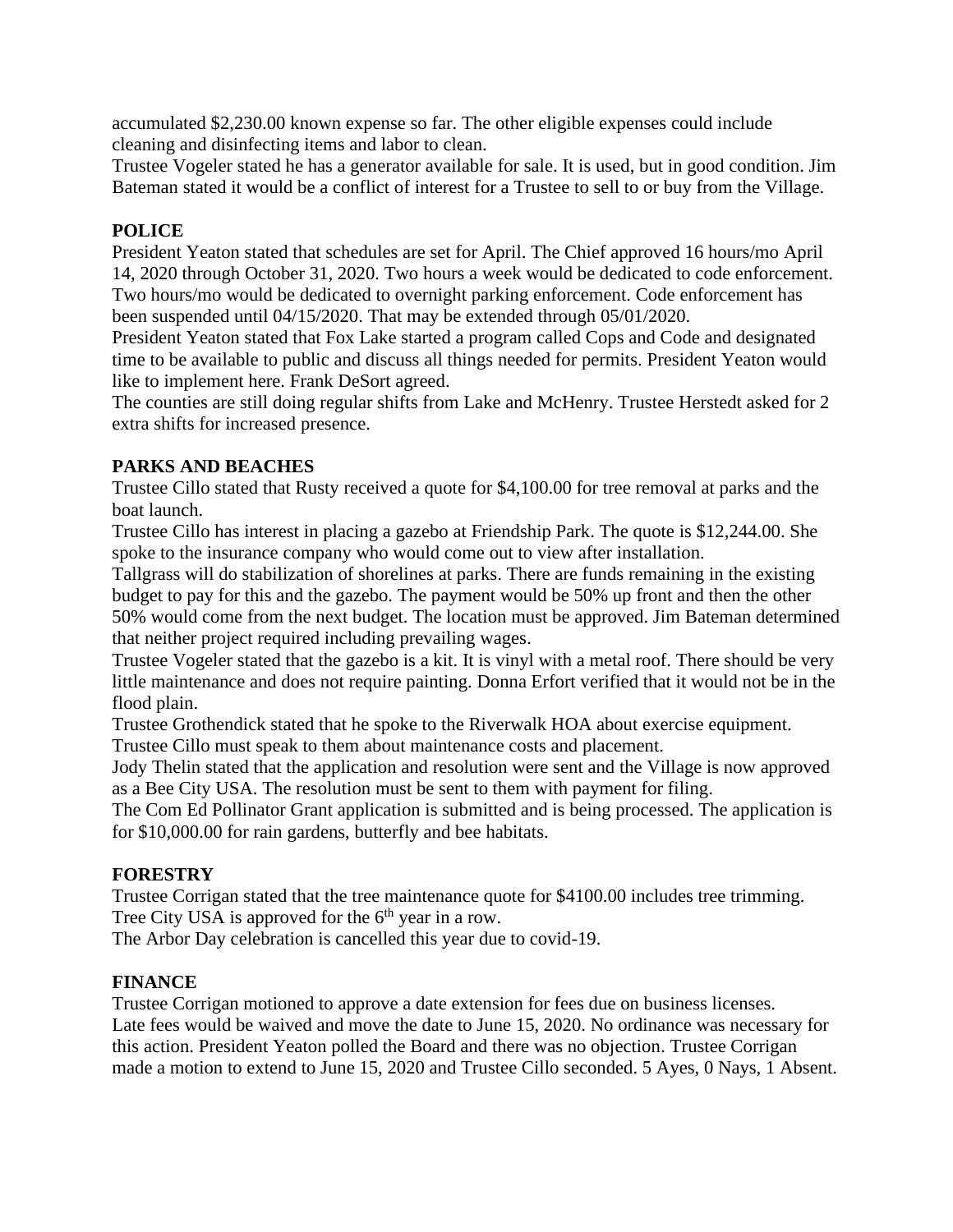Trustee Corrigan stated that 2 scholarship reviewers are required. Trustees Cillo and Grothendick volunteered.

The vehicle tax due date on the Ordinance is May 1 but has not been fully enforced in recent years. Trustee Corrigan updated all records and amounts due. He suggested moving the due date to June 1<sup>st</sup> this year. President Yeaton stated that if a letter could be sent and allow 2 weeks to comply it would be preferable.

Trustee Corrigan stated that documents were sent as a summary of finances and a line by line detail for each Committee budget. Meetings were held. Included is the income and expense for the past 5 years. Expenses are increasing faster than income. The last few years the Village has not been getting the full amount owed from the State income tax. Prior to fiscal year 2018 expenses were less than income. Salaries and insurance add up to 70% of the budget expense. The Village must increase revenue or decrease expense. Trustee Corrigan described income variables. Salaries for full time employees were calculated with a 4% increase for the budget. This year a budgeted item is for an Assistant to the Village Administrator for 20 hours at \$15/hour.

A line item was added for grant writing at \$3,000.00.

Each line item for every Committee budget was considered and any increases were explained and discussed. Decreases were highlighted. Adjustments could be made prior to approval at the April Board Meeting.

## **BUILDING AND ZONING**

Trustee Vogeler stated the CRS extension was filed.

Ordinance 2020-4-1 was before the Board for approval of BG uses amending the zoning code. Trustees Thomasson, Grothendick, Cillo, Corrigan and Vogeler voted Aye. Trustee Herstedt was absent.

There was discussion of the verbiage that must be attached to the deed for 215 Eastwood to comply with CRS requirements and designate open space. Jim Bateman recommended designating as a park without locking it into a program that requires Federal approval from the director of FEMA. Donna Erfort will ask if less restrictive language could be used to remain as open space to mitigate flooding.

## **ADMINISTRATION**

Donna Erfort stated that the Government Transparency Act regarding reporting of MFT funds considered grant money is under the reporting statute. The Accountant's office resubmitted 6 times and received correspondence that no further action is required. It is still possible to be bounced back again.

Donna attended a conference and met CRS members. She sat at a table with a FEMA representative who had interest in a small town applying for CRS.

The Fox River Summit was cancelled.

There were 125 pairs of shoes in the re-use a shoe box. SWALCO wants them delivered directly from the Village instead of through Prairieland.

There will be signs ordered regarding dog poop and an article in the newsletter.

## **PUBLIC WORKS**

The ice rink was taken down. Rusty is looking into culvert repair.